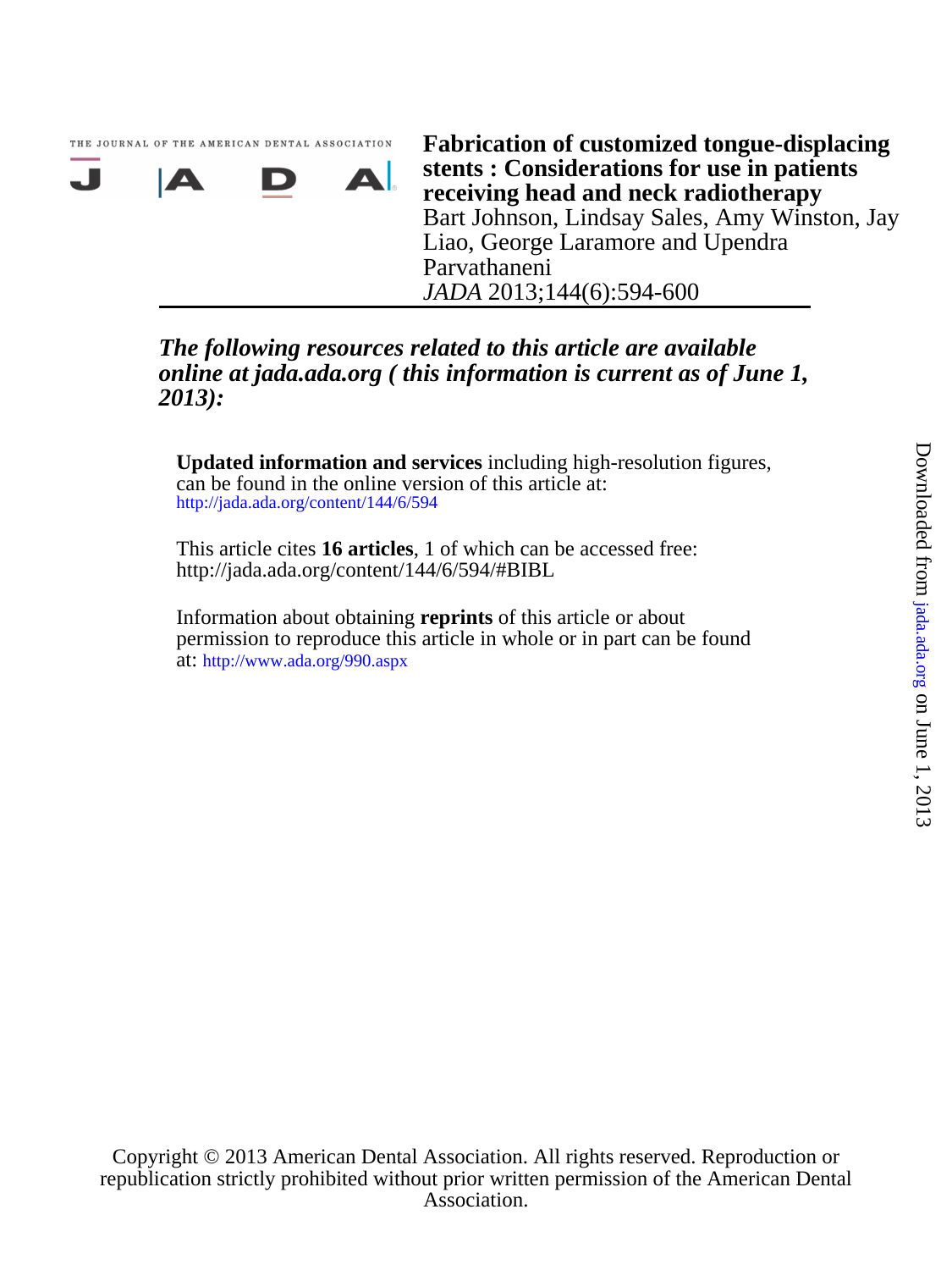$\bullet$ A $\Delta$ 

T I N U I O N U I O N G E D U C A T I O N G E D U C A T I O N U C A T I O N U C A T I O N U C A T I O N U C A <br>Turismo no contra contra contra contra contra contra contra contra contra contra contra contra contra contra c

**ARTICLE 2** 

 $^*/$   $\bullet$   $\bullet$   $^*$ 

O N

# Fabrication of customized tonguedisplacing stents

Considerations for use in patients receiving head and neck radiotherapy

Bart Johnson, DDS, MS; Lindsay Sales, MD; Amy Winston, DDS; Jay Liao, MD; George Laramore, PhD, MD; Upendra Parvathaneni, MD, BS, FRANZCR

In the United States, more than 52,000 new cases of head and neck cancers (HNCs) are diagnosed each year, and it is estimated that these led to more than n the United States, more than 52,000 new cases of head and neck cancers (HNCs) are diagnosed each year, and it is esti- $11,000$  deaths in  $2012.1$  Radiotherapy, with or without chemotherapy, is the only curative nonsurgical treatment for HNC. This modality achieves high local tumor control rates of more than 80 percent for stages I and II disease and 60 to 70 percent for stages III and IV disease.2 A large proportion of patients with HNC receive either curative or palliative radiation therapy at some point during the course of their disease<sup>3</sup>

Technical advances in head and neck radiation therapy, such as intensity-modulated radiation therapy (IMRT); have allowed for highly conformal treatment planning while sparing healthy structures. $2,4$ -7 Despite these advances, oral mucositis is the predominant, acute, doselimiting toxicity in head and neck radiotherapy. Oral mucositis can be

# ABSTRACT

Background. Conformal or intensitymodulated radiation therapy can be improved by using a customized tongue-displacing (CTD) stent. These stents are designed to either move healthy oral tissues out of the path of the

radiation beam or stabilize mobile tissues to allow more precise field control.

Methods. The authors describe CTD stent construction for both tongue-deviating and tongue-depressing applications.

Results. CTD stents enable clinicians to achieve more predictable and consistent radiation dosimetry planning while sparing greater volumes of healthy tissue from damage. They have been well tolerated by patients.

Conclusions. Use of CTD stents results in increased oral mucosal sparing, ensures reproducible immobilization and is incorporated readily into the clinical practice of radiation oncology.

**Practical Implications.** Clinicians can reduce or avoid significant morbidity to healthy oral tissues by using CTD stents. This can lead to better outcomes and improved quality of life for patients receiving head and neck radiation therapy.

Key Words. Radiotherapy; dental stents; mucositis; tissue sparing.

*JADA 2013;144(6):594-600.*

Dr. Johnson is director of the Swedish Medical Center General Practice Residency, Seattle, and owner, Seattle Special Care Dentistry, 4915 25th Ave. N.E., Suite 205, Seattle, Wash. 98105, e-mail bartj@sscdentistry.com. Address reprint requests to Dr. Johnson.

Dr. Sales is a resident, Radiation Oncology, Department of Radiation Oncology, University of Washington Medical Center, Seattle.

Dr. Winston is chair of Hospital Dentistry, Swedish Medical Center General Practice Residency, Seattle, and owner, Seattle Special Care Dentistry, Seattle. Dr. Liao is an assistant professor, Department of Radiation Oncology, University of Washington Medical Center, Seattle.

Dr. Laramore is a professor and chair, Department of Radiation Oncology, University of Washington Medical Center, Seattle.

Dr. Parvathaneni is an assistant professor, Department of Radiation Oncology, University of Washington Medical Center, Seattle.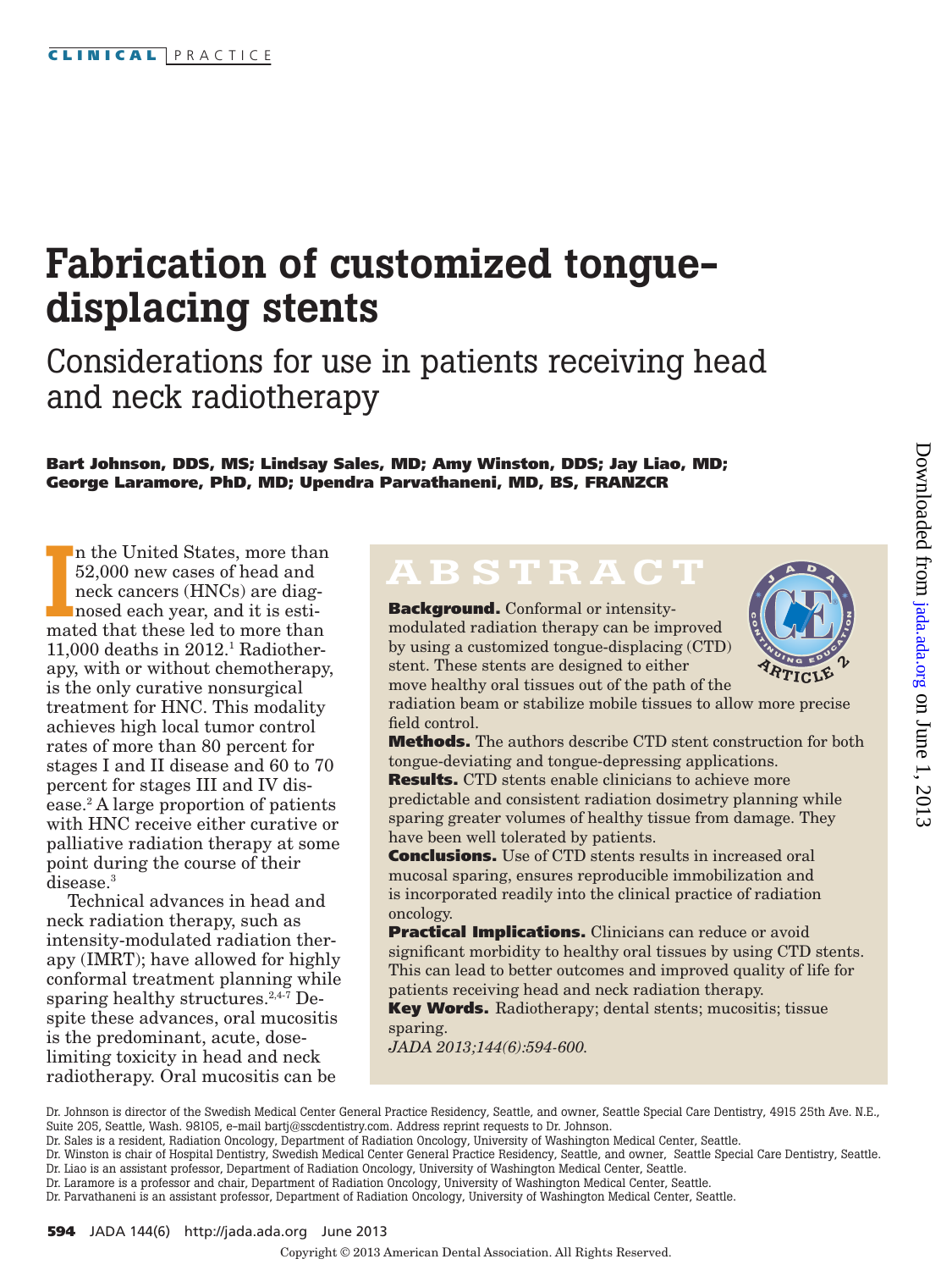associated with pain, difficulty with swallowing and speech, impaired nutrition and dehydration. This can have a profound negative effect on a patient's quality of life. In addition, it may interfere with the patient's ability to comply with treatment, which, in turn, may jeopardize tumor control.<sup>8,9</sup>

Historically, clinicians have used simple, noncustomized bite blocks or corks to immobilize oral structures. However, their outcomes are poorly reproducible, as these devices provide limited and inconsistent displacement of uninvolved oral tissues. For optimal results, conformal treatment planning with IMRT requires reproducible immobilization of targeted mucosal structures.

Customized tongue-displacing (CTD) dental stents are devices that reproducibly displace the tongue during radiotherapy. Sales and colleagues<sup>10</sup> used CTD stents to spare the oral tissues of an initial cohort of 23 patients with HNC who underwent radiotherapy at the University of Washington, Seattle. The treating radiation oncologist evaluated mucositis on the basis of the Radiation Therapy Oncology Group  $(RTOG)^{11}$  acute radiation morbidity scoring criteria. These authors reported that a mean of 51 cubic centimeters (range, 23-95 cm3 ) of oral tissue was spared.10 Specifically, with the CTD stent in place, an estimated mean of 10 percent of displaced oral mucosal volume avoided exposure to 70 gray of radiation, 22 percent avoided 66 Gy, 56 percent avoided 50 Gy and 79 percent avoided 35 Gy. No patients in the study by Sales and colleagues<sup>10</sup> developed mucositis of greater than RTOG grade 3. Sparing of mucosa in the oral cavity by physically repositioning the tissue away from the primary radiation beam can decrease the volume of acute oral mucositis, the severity of acute oral mucositis or both. By logical association, repositioning the tissue also can decrease the damage to taste buds and salivary glands, reduce muscle fibrosis and lessen any other soft-tissue effects of the high-dose radiation therapy. The results of a study by Shogan and colleagues<sup>12</sup> demonstrated a correlation of the radiation dose and volume of oral cavity irradiated with the grade of acute mucositis in patients who had HNC and were treated with IMRT and chemotherapy.

In addition to reducing acute oral mucositis, sparing of oral structures results in other clinical benefits. For example, the numerous minor salivary glands and taste buds that are located in the spared oral cavity tissues can be expected to escape radiation injury. This may improve the patient's quality of life, reduce xerostomia

and expedite taste recovery. Researchers in two randomized studies $13,14$  investigated the efficacy of oral positioning stents in patients treated with radiation for HNC. Although the sample sizes were small, they reported a decrease in oral mucositis, xerostomia and taste dysfunction compared with the results in patients in the control group. In addition, updated clinical practice guidelines for the prevention and treatment of mucositis recommend the "use of midline radiation blocks and three-dimensional radiation treatment to reduce mucosal injury."15

No published studies or reports, to our knowledge, describe the steps involved in creating a clinically useful CTD stent. Therefore, the purpose of this article is to describe in detail the process of fabricating a CTD stent and to outline the principal types of CTD stents that we have used to minimize oral mucositis during head and neck radiotherapy. We also briefly outline the dental considerations for a patient who is about to undergo radiotherapy for HNC.

#### **METHODS**

As soon as a diagnosis confirms the presence of HNC that will be treated with radiation therapy, the radiation oncologist refers the patient to a dental group or dentist familiar with the benefits and adverse effects of this treatment modality. The written referral contains information about the primary tumor location (including laterality), tumor extent, histologic findings, type of planned radiation therapy, anticipated treatment fields and dose distribution. In particular, the referral specifies the teeth that are expected to receive a high dose (> 50 Gy) and indicates the expected degree of parotid and submandibular/sublingual salivary gland sparing. The referring oncologist also requests the type of stent that is expected to maximize sparing of mucosal tissue: a tongue-depressing stent (Figures 1 through 3) for nasopharyngeal and base-of-tongue cancers or a tongue-deviating stent (Figure 4) for lateralized tonsil cancers.

The dentist performs an oral examination and obtains radiographs to determine whether the patient has any pressing dental problems that require attention before he or she undergoes irradiation. The most common finding, in our experience, is the need to extract teeth in the proposed high-dose radiation fields that are

ABBREVIATION KEY. **CT:** Computed tomographic. **CTD:** Customized tongue-displacing. **HNC:** Head and neck cancer. **IMRT:** Intensity-modulated radiation therapy. **PTV:** Planned target volume. **RTOG:** Radiation Therapy Oncology Group.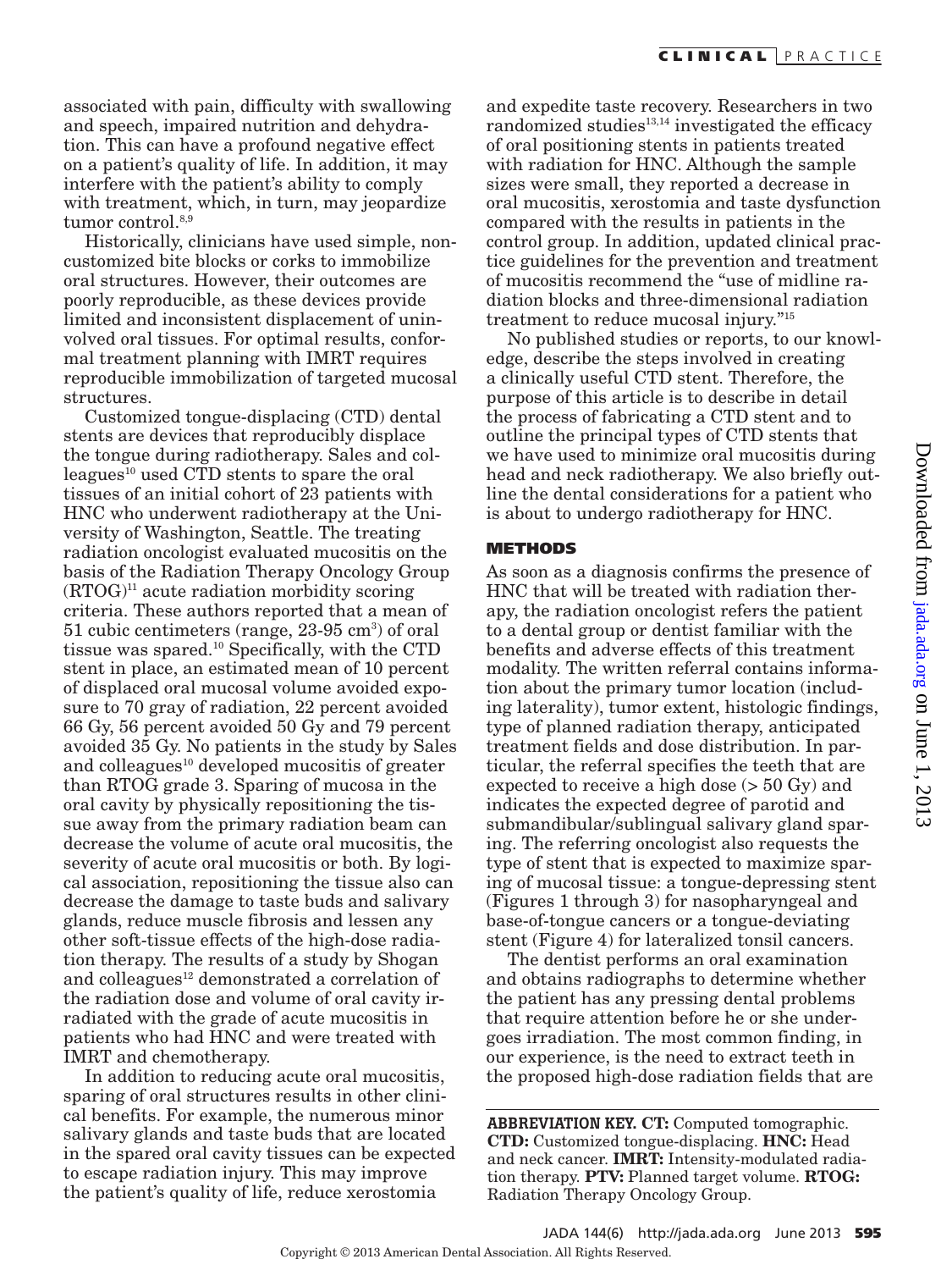# CLINICAL PRACTICE



Figure 1. Anterior view of tongue-depressing stent.



Figure 2. Posterior view of tongue-depressing stent.



Figure 3. Superior view of tongue-depressing stent.

unsustainable. Any such care is completed before the CTD stent is fabricated.

The clinician takes upper and lower alginate impressions of the existing dentition or edentulous ridges. He or she takes a bite registration with the intent to place the interincisal distance between 10 and 15 millimeters for a tonguedeviating stent and between 10 and 20 mm for a tongue-depressing stent. The models are poured,



Figure 4. Superior view of tongue-deviating stent.

trimmed and articulated on a standard hinge articulator. The patient returns the next day for completion of the stent fabrication.

**Stent construction.** During the intervening time, the clinician begins stent construction by using a light-cure, acrylic, custom impression tray material (such as Triad TruTray Visible Light Cure Custom Tray Material, Dentsply Trubyte, York, Pa.). The clinician places horseshoe-shaped segments of the material over each model arch to engage the cusp tips and light cures them. He or she then places two vertical struts between the posterior segments of the horseshoe-shaped segments and light cures them. For tongue-deviating stents, the clinician places a third vertical strut in the anterior segment and light cures it.

For the tongue-deviating stents, the clinician constructs a teardrop-shaped "paddle" that will be used to displace the tongue. He or she adds a temporary handle to help manipulate the stent into position. For the tongue-depressing stents, the clinician constructs a triangular-shaped paddle with rounded corners for the patient's comfort. It also is made with a temporary handle. To make the paddle concave on the tongue side, the clinician can fabricate it against the outer surface of a tablespoon.

When the patient returns to the dental practice the next day, he or she is placed in a supine position with the chin elevated to approximate the position in which he or she will be placed during radiotherapy. The clinician performs all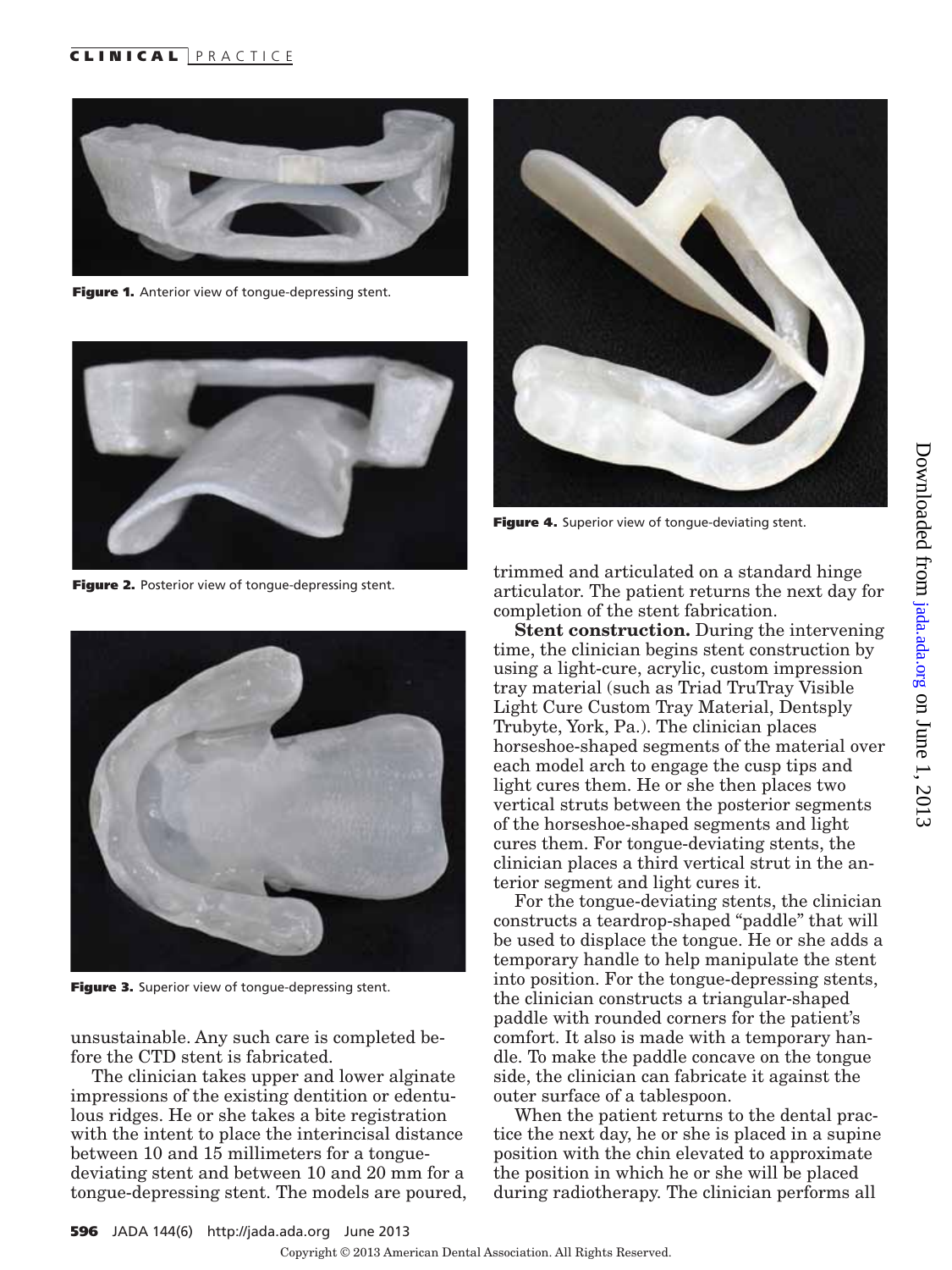subsequent stent fabrication procedures with the patient in this position. He or she inserts the double-arch strut forms into the patient's mouth and adjusts them until comfortable. The clinician then confirms stability and ease of insertion.

The challenging part of constructing a stent is optimizing the tongue position. We aim for maximum displacement of healthy oral tissues away from the high-dose regions, while preventing gagging and development of pressure points that potentially could develop into ulcerations. The clinician must instruct the patient to place the tip of the tongue between the anterior portions of the superior and inferior horseshoeshaped rims (Figures 5 and 6). This results in better "hiding" of the posterior tissue behind or under the paddle while providing a reproducible tongue position. Most patients eventually learn to automatically wedge their tongues into this reproducible position.

In this anterior tongue position, the clinician uses the paddle and handle combination to manipulate the tongue until a satisfactory tissue displacement outcome is achieved. This often requires adding more material to the paddle or trimming off some of the existing material. If the patient gags because of the length of the paddle, the clinician can trim the posterior edge until it is acceptable.

**Securing the paddle.** Once optimal positioning is achieved, the clinician must secure the paddle to the horseshoe assembly. For tonguedeviating stents, he or she adds a horizontal strut made of the light-cure material between the ipsilateral posterior strut and the convex aspect of the paddle and then cures it into place intraorally. The clinician uses a small amount of additional material to secure the anterior portion of the assembly to the anterior strut. For tonguedepressing stents, the clinician secures the sides of the paddle to the bilateral posterior struts. For these stents, an anterior strut usually is not needed, but the clinician may elect to add one for strength and stability.

The clinician places the completed stent into the light-curing unit for a full cure. He or she then uses acrylic burs to smooth, shape and modify the entire assembly to ensure it will be comfortable and nonirritating during radiation therapy. Edges are rounded, weak spots reinforced and excess material removed. In our practice, we use a permanent marker to add a mark at the maxillary dental midline to help our radiation oncology colleagues verify correct positioning. We also add the patient's name to the stent by printing it on a clear label, creating a slot depression



Figure 5. Tonque-deviating stent in place. Note the anterior positioning of the tongue by the patient.



Figure 6. Tonque-depressing stent in place. Note the anterior positioning of the tongue by the patient.

in one of the struts, placing the label inside and curing clear acrylic over it. Finally, the clinician polishes the entire stent with pumice and a rag wheel until it is as smooth as possible; the Triad light-cured material polishes only to a satin level, not to a shiny luster.

At the end of the visit, the dentist gives the stent to the patient and has him or her practice placing it until he or she is able to do so successfully. This often requires considerable practice, adjustments to the stent or both. It is critical that the patient knows how to place the stent properly and position it with the tongue forward so that the positioning is reproducible and identical to the anterior position used during stent construction.

The entire process described above requires between two and three hours of chair time, and clinicians need to inform patients that they must anticipate considerable waiting time between each step of the construction.

#### **RESULTS**

Figures 5 and 6 show the final positioning of patients' tongues while using customized tongue-deviating and tongue-depressing stents,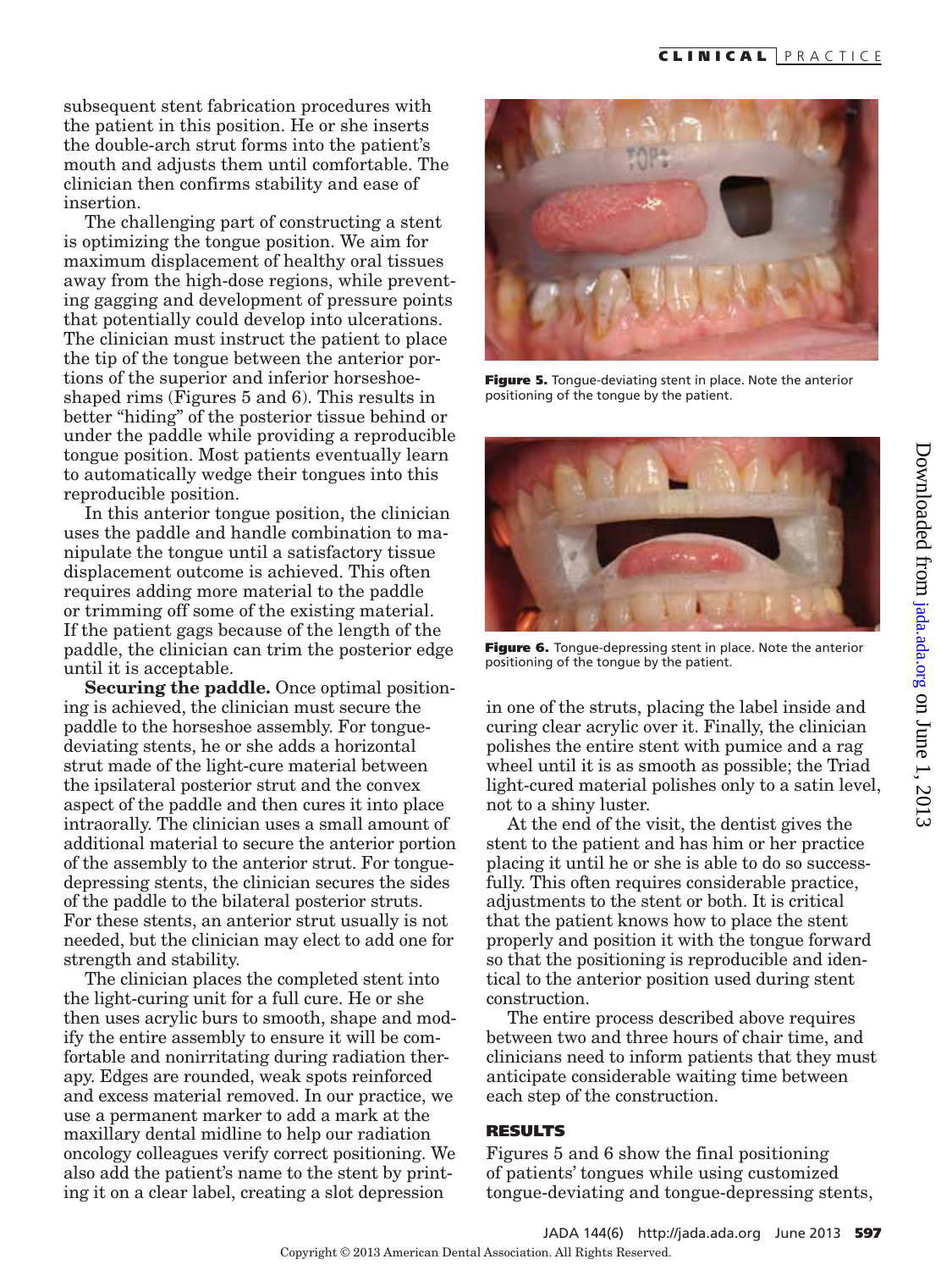

Figure 7. Radiographic images of a 53-year-old man with a T3N2bM0 squamous cell carcinoma of the left tonsil who used a customized tongue-deviating (CTD) stent during radiation therapy. **A.** Diagnostic computed tomographic (CT) image with left tonsillar mass outlined in red. **B.** Treatment planning CT image with the CTD stent in place. The planned target volume (PTV) to be treated, a 70-gray field, is shown in red. Note that the tongue is displaced to the right and separated from the tonsil in comparison with placement in the diagnostic image in **A.** This spares the tongue from being included in or in close contact with the high-dose PTV. **C.** Treatment planning CT image with the salient radiation isodose lines.

respectively. Figures 7 and 8 present radiographic images from two patients. Figure 7 demonstrates a tongue-deviating stent used in a patient with a lateralized tonsil primary cancer. Figure 8 demonstrates a tongue-depressing stent used in a patient with a nasopharyngeal primary tumor.

## **DISCUSSION**

To our knowledge, this is the first report in the literature that describes in detail the two principal types of CTD stents that help minimize oral mucositis during head and neck radiotherapy, as well as the process of fabricating them. We have found these devices to be beneficial to the patients' outcomes and their construction feasible to incorporate into our routine clinical practice.

The results of multiple studies have proven the beneficial effects of these devices.<sup>10,13,14,16</sup>  $Q$ in and colleagues<sup>13</sup> randomized 43 patients with nasopharyngeal cancer to an individualized dental stent  $(n = 19)$  versus no stent  $(n = 19)$ 24). Patients in the stent group demonstrated a decrease in grade 3-4 oral mucositis and taste dysfunction compared with those in the control group. Goel and colleagues $14$  evaluated the short-term efficacy of positional dental stents in patients with lingual carcinoma. They randomly assigned 48 patients to a dental stent  $(n = 24)$ versus no stent  $(n = 24)$ . The authors reported that patients in the control group experienced more severe palatal mucositis, xerostomia and salivary changes compared with the outcomes in the study group.

Customized tongue stents have been described in the literature, but the information provided about their fabrication is insufficient to allow the average dentist to create this helpful device.<sup>16,17</sup> In this article, we have addressed this gap in the dental profession's knowledge.

Despite the aforementioned benefits of a CTD stent, these devices have been perceived as being uncomfortable to use and expensive to fabricate. However, in our study with the research group of 23 patients treated over two years—as well as our experience with more than 300 patients treated since—patient compliance has been excellent.10 The CTD stents were well tolerated by patients and used daily for radiation treatment. There were no treatment interruptions resulting from painful acute oral mucositis or other unexpected mucosal reactions due to use of the CDT stent.

We have encountered a few challenges in fabricating these devices. The amount of chair time and in-office laboratory time spent creating the CTD stent is fairly great, yet insurance reimbursement is limited. We have found that most patients are willing to pay out of pocket for the device given the potential clinical gains. Another challenge that has arisen is the occasional need to adjust or modify a stent during radiation therapy. These sore spot adjustments usually are the result of pressure sores that develop during radiation treatment, especially in edentulous patients. Relatively infrequently, we have encountered fractures or chips that require repair. Fortunately, these issues have been easy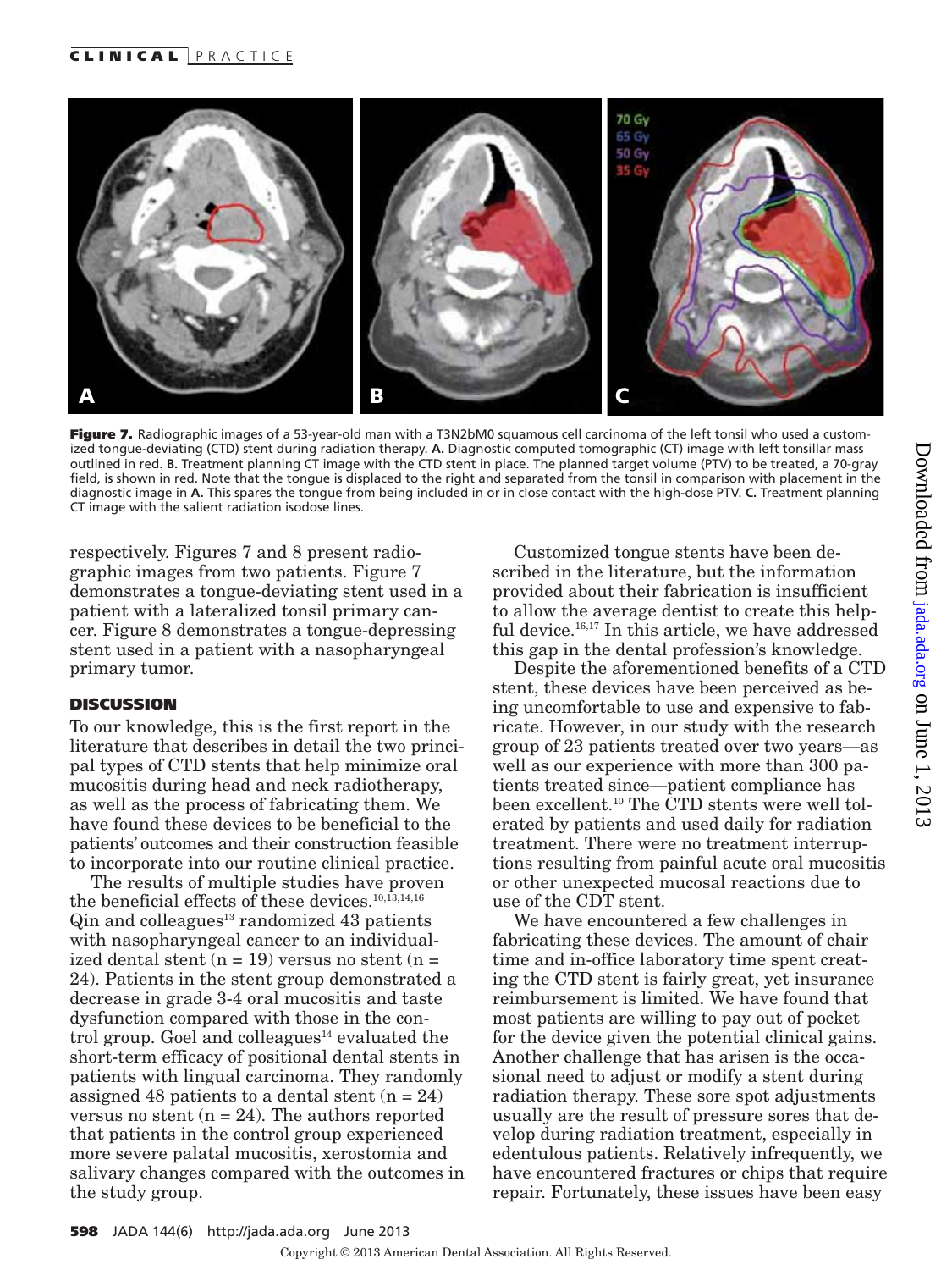

Figure 8. A 50-year-old man with a T2bN1M0 squamous cell carcinoma of the nasopharynx with a customized tonque-depressing (CTD) stent used during radiotherapy. **A.** Diagnostic magnetic resonance image of the nasopharyngeal primary tumor outlined in red. **B.** Treatment planning computed tomographic (CT) image with the CTD stent in place. The planned target volume (PTV) to receive 70 gray of radiation is shown in red. Note that the tongue is displaced downward and is separated from the palate in comparison with the diagnostic image in **A.** Thus, it is not included in or in close contact with the high-dose PTV. **C.** Treatment planning CT image with the salient radiation isodose lines.

to address, because the light-cured material is easily modifiable and repairable even weeks after construction. In general, the CTD stents have proven to be extremely durable.

The greatest challenge is the rapidity with which patients need to be seen for dental evaluation and stent construction. To allow the cancer therapy to be initiated as soon as possible, we have developed a valued and important close collaboration with our radiation oncology colleagues. The oncologists identify patients who will benefit from using a CTD stent as early as possible and refer them immediately. The dental team strives to take no more than two to three days to evaluate the patient, educate him or her about the oral effects of radiation therapy, provide critical preventive and interventive care, and construct the CTD stent. As soon as the CTD stent is fabricated, the patient returns to the oncologist for radiation therapy simulation. We encourage all dentists interested in working with patients who have HNC to develop a similar collaborative effort with their radiation oncology colleagues. In our experience, this provides a best-practices approach to the patient's therapy, while engendering a valuable relationship between dentistry and medicine.

To date, we have not found any tumor types for which the CTD stent cannot be used. Squamous cell carcinoma is the most common type of head and neck tumor treated with photon radiation, but we also have used these stents for patients with adenocarcinomas, Merkel cell carcinomas, acinic cell carcinomas and a few other rare types of cancer. The stents have performed well with both photon and neutron beam radiation,

and we will soon incorporate them into proton radiation therapy. In our experience, only those patients who have extensive disease initially do not benefit from use of the stents. The high-dose fields in these cases are so large that attempting to move tissue away from the beam is futile.

### **CONCLUSIONS**

We have briefly outlined the dental considerations for patients who are about to undergo radiotherapy for HNC and described in detail the process of fabricating a CTD stent. The indications for use of CTD stents and the principal types of devices used during head and neck radiotherapy are outlined. These devices are helpful in minimizing the extent of oral mucositis and other tissue damage, such as damage to muscle, taste buds, salivary glands and any other tissue types that can be guided away from the high-dose radiation beams.

Using a CTD stent helps ensure reproducible immobilization during head and neck radiotherapy, leading to more accurate dosimetry planning. We have found these devices to be well tolerated by patients, valuable to their treatment and feasible to incorporate into our routine clinical practice. Future studies, such as those in which researchers investigate qualityof-life outcomes and measure salivary flow and buffering capacity, will allow further evaluation of the clinical benefits of CTD stents for widespread use.  $\blacksquare$ 

**Disclosure.** Drs. Johnson and Winston are co-owners of Grayduck Stents, a company formed to market an off-the-shelf version of the tongue-displacing stent. None of the other authors reported any disclosures.